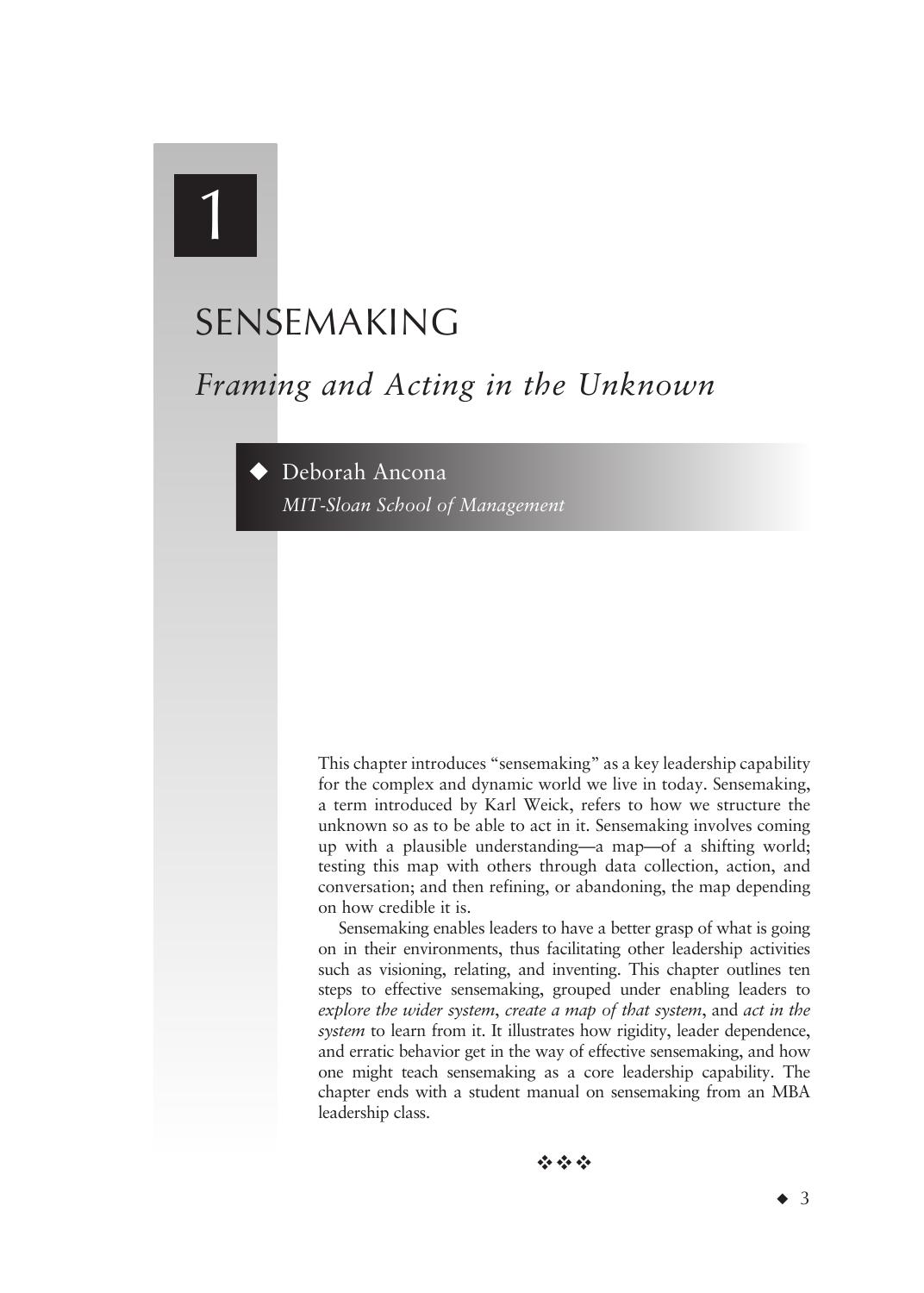the MIT Sloan School of Management<br>we teach the "4-CAP" model of leadership capabilities. The four capabilities include sensemaking, relating, visioning, and inventing (Ancona, Malone, Orlikowski, & Senge, 2007).

While participants in our leadership workshops and classes are reasonably comfortable with the idea that *relating* is about building trusting relationships among people and across networks, *visioning* involves painting a compelling picture of the future and what is possible, and *inventing* means creating the structures and processes needed to move toward the vision, most scratch their heads at the term *sensemaking*. And yet our 360-degree survey data reveal that sensemaking is highly correlated with leadership effectiveness—even more than visioning. In addition, when people finish our programs—and even five years later—they report that sensemaking was one of the most valuable concepts and skills they have learned. "Sensemaking" lingers in organizational vocabulary long after our courses are over.

So what is "sensemaking," and why is it so central to effective leadership?

# *What Is Sensemaking?*

Karl Weick, the "father of sensemaking," suggests that the term means simply "the making of sense" (Weick, 1995, p. 4). It is the process of "structuring the unknown" (Waterman, 1990, p. 41) by "placing stimuli into some kind of framework" that enables us "to comprehend, understand, explain, attribute, extrapolate, and predict" (Starbuck & Milliken, 1988, p. 51). Sensemaking is the activity that enables us to turn the ongoing complexity of the world into a "situation that is comprehended explicitly in words and that serves as a springboard into action" (Weick, Sutcliffe, & Obstfeld, 2005, p. 409). Thus sensemaking involves—and indeed requires—an articulation of the unknown, because, sometimes trying to explain the

unknown is the only way to know how much you understand it.

Finally, sensemaking calls for courage, because while there is a deep human need to understand and know what is going on in a changing world, illuminating the change is often a lonely and unpopular task. The leader who demonstrates that an organization's strategy has not been successful, for example, may clash with those who want to keep the image of achievement alive.

In the realm of business, sensemaking can mean learning about shifting markets, customer migration, or new technologies. It can mean learning about the culture, politics, and structure of a new venture or about a problem that you haven't seen before. It can mean figuring out why a previously successful business model is no longer working. Sensemaking often involves moving from the simple to the complex and back again. The move to the complex occurs as new information is collected and new actions are taken. Then as patterns are identified, and new information is labeled and categorized, the complex becomes simple once again, albeit with a higher level of understanding.

Sensemaking is most often needed when our understanding of the world becomes unintelligible in some way. This occurs when the environment is changing rapidly, presenting us with surprises for which we are unprepared or confronting us with adaptive rather than technical problems to solve (Heifetz, 2009). Adaptive challenges those that require a response outside our existing repertoire—often present as a gap between an aspiration and an existing capacity—a gap that cannot be closed by existing modes of operating.

At such times phenomena "have to be forcibly carved out of the undifferentiated flux of raw experience and conceptually fixed and labeled so that they can become the common currency for communication exchanges" (Chia, 2000, p. 513). As such, sensemaking is about making the intractable actionable. But action is not a separate and later step in sensemaking. Rather, acting is one more way of understanding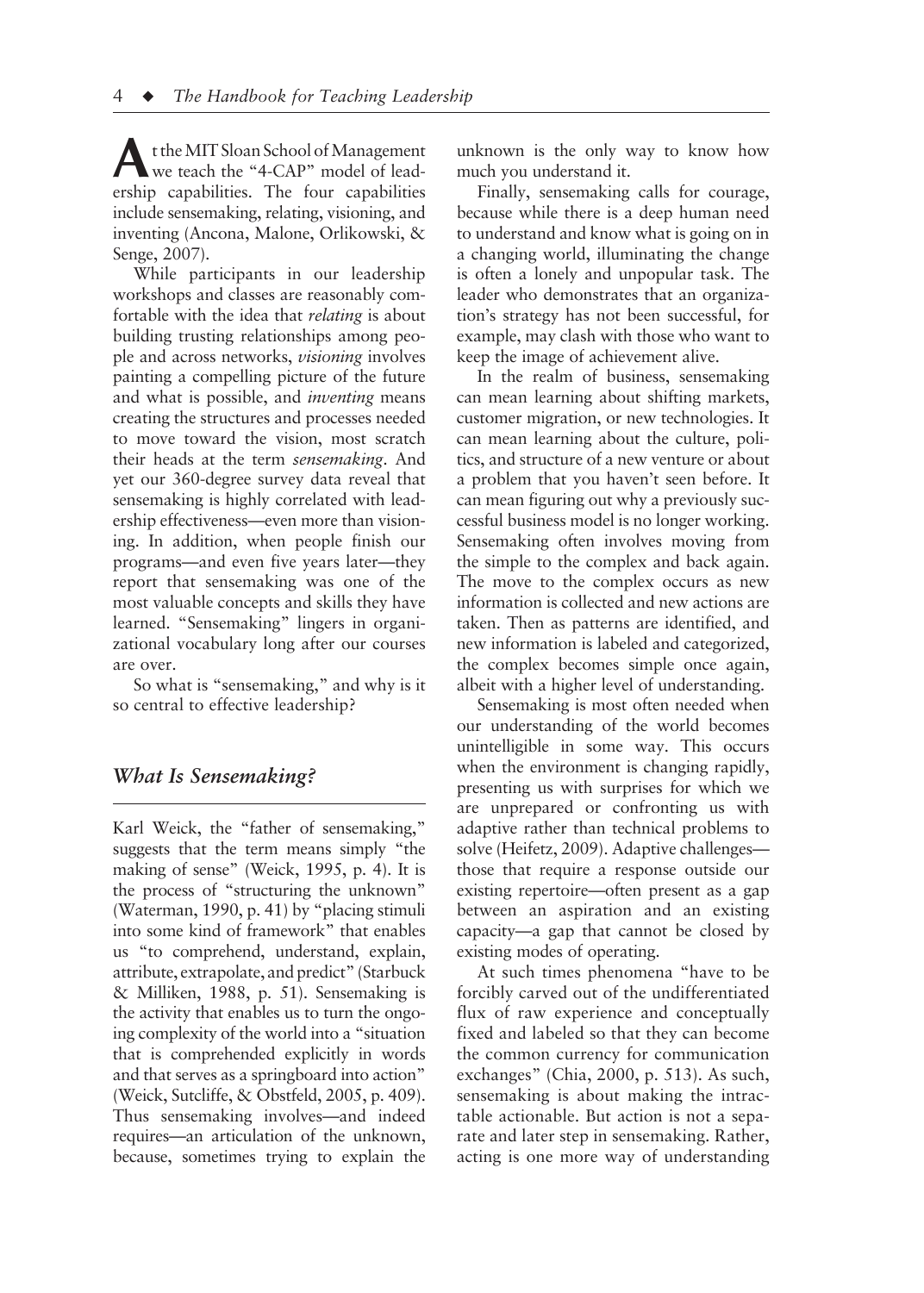the new reality, providing additional input for us to bracket and assign meaning (Weick et al., 2005).

Thus, sensemaking involves coming up with plausible understandings and meanings; testing them with others and via action; and then refining our understandings or abandoning them in favor of new ones that better explain a shifting reality.

Brian Arthur (1996) uses a gambling casino analogy to illustrate the kind of profound uncertainty we currently face that creates a great need for sensemaking:

*Imagine you are milling about in a large casino with the top figures of high tech. . . . Over at one table, a game is starting called Multimedia. Over at another is a game called Web Services. There are many such tables. You sit at one.*

*"How much to play?" you ask.*

*"Three billion," the croupier replies.*

*"Who'll be playing?" you ask.*

*"We won't know until they show up," he replies.*

*"What are the rules?"*

*"These will emerge as the game unfolds," says the croupier.*

*"What are the odds of winning?" you wonder.*

*"We can't say," responds the house. "Do you still want to play?"*

Sensemaking in such an environment involves "being thrown into an ongoing, unknowable, unpredictable streaming of experience in search of answers to the question, 'What's the story?'" (Weick, Sutcliffe, & Obstfeld, 2005). It means looking for a unifying order even if we are not sure if one exists. It requires figuring out how best to represent this order and continuing to play the game indefinitely even if we never know if we have found the order. This, according to Joseph Jaworski and Claus Otto Scharmer (2000), is the moral of Brian Arthur's casino analogy. "What distinguishes great leaders from average leaders is their ability to perceive the nature of the

game and the rules by which it is played, as they are playing it" (p. 2).

Seen from this perspective, sensemaking is an emergent activity—a capacity to move between heuristics and algorithm, intuition and logic, inductive and deductive reasoning, continuously looking for and providing evidence, and generating and testing hypotheses, all while "playing the game." As such sensemaking requires that leaders have emotional intelligence, self-awareness, the ability to deal with cognitive complexity, and the flexibility to go between the "what is" of sensemaking and the "what can be" of visioning. Perhaps equally important, it also requires that leaders be able to engage others in their organizations in figuring out how to play the game.

How critical is sensemaking in today's world? We are certainly in the midst of enormous global change, whether we consider politics, economics, climate change, resource depletion, or dozens of other arenas. In the sphere of business, John Chambers, the CEO of Cisco, believes that **"**from a business model and leadership perspective, we're seeing a massive shift from management by command-andcontrol to management by collaboration and teamwork. You could almost say this shift is as revolutionary as the assembly line" (Fryer & Stewart, 2008, p. 76). Questions abound: How will global competition play out? Will China and India dominate this century? Is the economic crisis over? How will terrorism impact international trade relations?

But sensemaking is not limited to such cosmic problems. At an organizational level, leaders need to engage in sensemaking to understand why their teams are not functioning, why their customers are leaving, and why their operations are falling short on safety and reliability. At a personal level, sensemaking can help in understanding why you have not lived up to your own expectations as a leader, or why you don't seem to be getting along with your new boss. We teach sensemaking to undergraduates, MBAs, mid-level executives, and top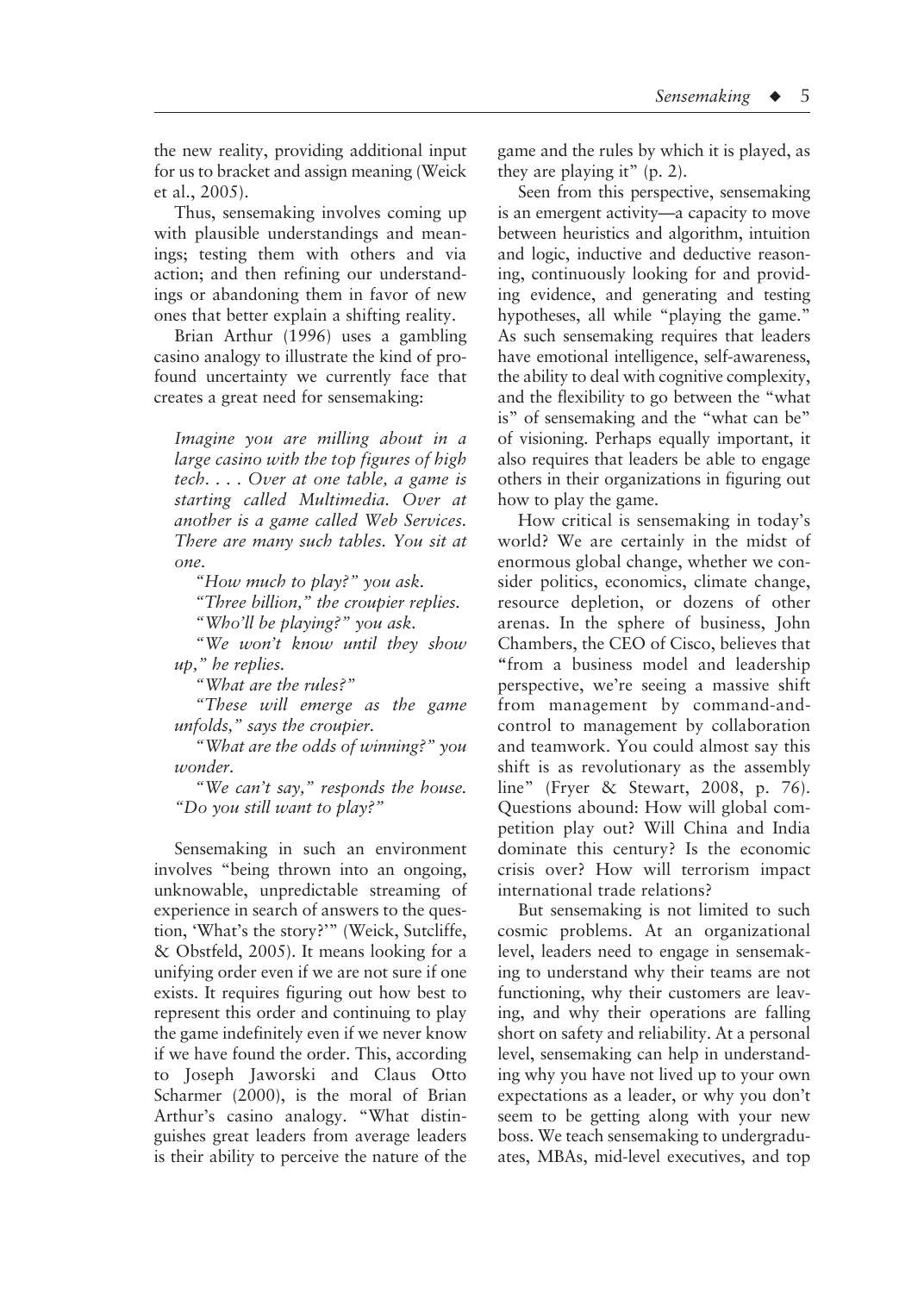management teams since the ability to understand a changing context is needed at every level.

# *How Does Sensemaking Help?*

So yes, sensemaking is an extremely useful skill, but how exactly does it work? Weick (2001) provides one answer, by likening sensemaking to cartography. Maps can provide hope, confidence, and the means to move from anxiety to action. By mapping an unfamiliar situation, some of the fear of the unknown can be abated. By having all members of a team working from a common map of "what's going on out there," coordinated action is facilitated. In an age where people are often anxious about their circumstances, mapmaking becomes an essential element of sensemaking and leadership. In a world of action first, sensemaking provides a precursor to more effective action.

As we try to map confusion and bring coherence to what appears mysterious, we are able to talk about what is happening, bring multiple interpretations to our situations, and then act. Then, as we continue to act, we can change the map to fit our experience and reflect our growing understanding.

It is important to note that in this sense of the word, there is no "right" map. Sensemaking is not about finding the "correct" answer; it is about creating an emerging picture that becomes more comprehensive through data collection, action, experience, and conversation. The importance of sensemaking is that it enables us to act when the world as we knew it seems to have shifted (Weick, Sutcliffe, & Obstfeld, 2005). It gives us something to hold onto to keep fear at a distance.

This use of sensemaking can be illustrated through a story (articulated in a poem by Holub, 1977) and elaborated here for illustrative purposes. A small military unit was sent on a training mission in the Swiss Alps. They did not know the terrain very well, and suddenly it began to snow. It snowed for two days. There were large drifts everywhere, and it was hard to see through the clouds and blowing snow. The men considered themselves lost. They were cold and hungry, and panic began to spread through the unit as they thought of what would become of them. But then one of them found a map in his pocket. Everyone crowded around trying to figure out where they were and how they could get out. They calmed down, located themselves, and plotted a route back to their base.

They pitched camp, lasted out the snowstorm, and moved into action. Of course they didn't always hit the landmarks they thought they would, so getting back involved still more sensemaking. They got help from villagers along the way, and shifted their path when faced with obstacles. And then, when they finally got back to base camp, they discovered that the map they had been using was actually a map of the Pyrenees and not the Alps.

The moral of the story? When you're tired, cold, hungry, and scared, any old map will do (Weick, 1995).

When I use this story with students, they protest that a bad map can be a disaster especially when you are wandering around in the mountains in the middle of a blizzard—and of course that's true. Given a choice, we would all choose the best map possible. Yet the soldiers in the story were able to survive using a bad map because they acted, had a purpose, and had an image of where they were and where they were going, even though they were in many ways mistaken. The point is that in sensemaking, the map is only a starting point. One then has to pay attention to cues from the environment, incorporate new information, and in so doing turn what may be a poor map into a useful sensemaking device (Weick, 1995).

There are many reasons why a poor map may be "good enough." First, a poor map may actually enable leaders and teams to move ahead with assurance toward goals that might seem unattainable if their view of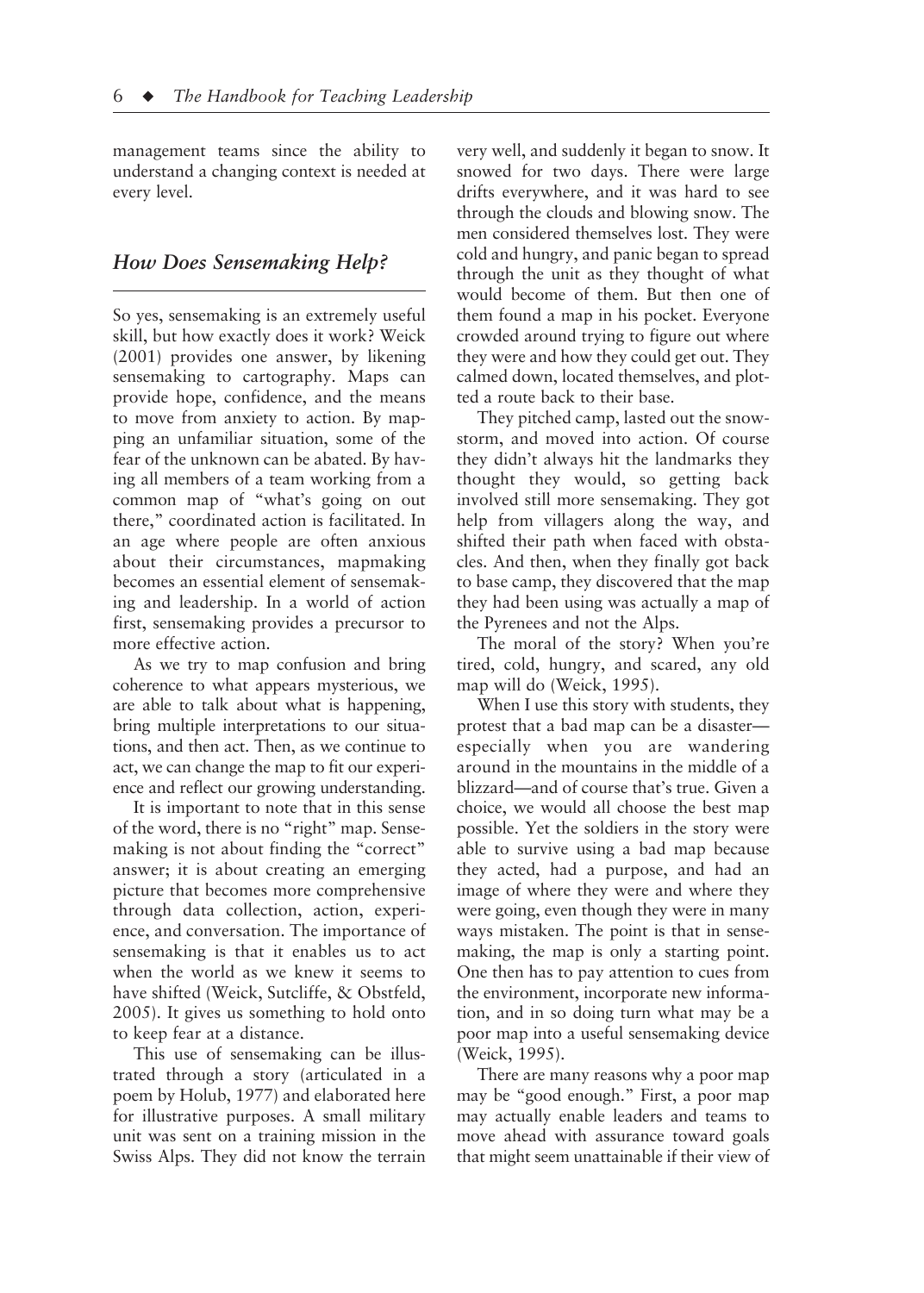the world was actually more accurate. Under some circumstances, accuracy may immobilize, while partial reality may motivate. Indeed, the very idea that accuracy is possible pertains more to the "object" world where situations are constant, than to the flow of organizational life in a shifting context. Second, enabling people to get some sense of a situation, calm down, and act may be more important than finding "the" right answer, which we can never find anyway. Third, in a rapidly changing environment speed may trump accuracy. And finally, it is very difficult to know whether our perceptions will prove accurate or not, because these perceptions and the actions they promote will themselves change our reality, and because different perceptions can lead to the same actions.

In short, plausibility as opposed to accuracy is more important in sensemaking stories and maps that explain and energize, that invite people to discuss, act, and contribute ideas trump those that are more exclusively focused on trying to achieve the best possible picture of a reality that is changing and elusive (Weick, 1995).

# *How Does Sensemaking Connect to Other Leadership Capabilities?*

Once we have a better grasp of what is going on in our world through sensemaking, then we have a much clearer idea of how to engage our other leadership capabilities of visioning, inventing, and relating. With a clearer sense of the external terrain, our visions and execution capabilities improve because they "fit" current circumstances. With the focus and energy that come with a plausible map, relating, visioning, and inventing can flourish. With a greater understanding of the people with whom we work, communication and collaboration proceed more smoothly. In a society that values action, effective leaders must rely on and reward the sensemaking that helps direct and correct that action. On the other side, a vision for the future helps to focus sensemaking on areas of importance to the organization; inventing provides more data for sensemaking; and relating provides the interactive network through which sensemaking can occur.

For example, Victor Fung, the Chairman of the Li & Fung Group, a global sourcing, distribution, and retail enterprise, engages the company in a planning process every three years. The unique element of this process is that once the plan is set, it does not change for the three-year period. This allows the company to focus on results with a long enough runway to achieve significant stretch goals over the plan period.

Given the uncertainty in the current environment, prior to the planning process for 2011–2013, twenty-six manager teams were formed to engage in sensemaking and inventing new directions for the firm. Some looked at trends in the Chinese economy, some benchmarked best practices in HR and IT in companies around the world, some looked at better ways to collaborate globally to serve customers, while others re-examined internal cultural artifacts to determine their fit with changed conditions. Through shared sensemaking in teams including people from different geographies and parts of the organization, new ideas emerged and pilot projects were tested and fed—real time—into the planning process. The result: a new three-year plan better suited to changed external conditions.

# *How Do You Do Effective Sensemaking?*

While sensemaking is quite a complex concept, it can be broken down into three core elements: exploring the wider system (steps 1 to 4), creating a map of the current situation (steps 5 and 6), and acting to change the system to learn more about it (steps 7 to 9). Each element can be further broken down into a set of suggested behaviors.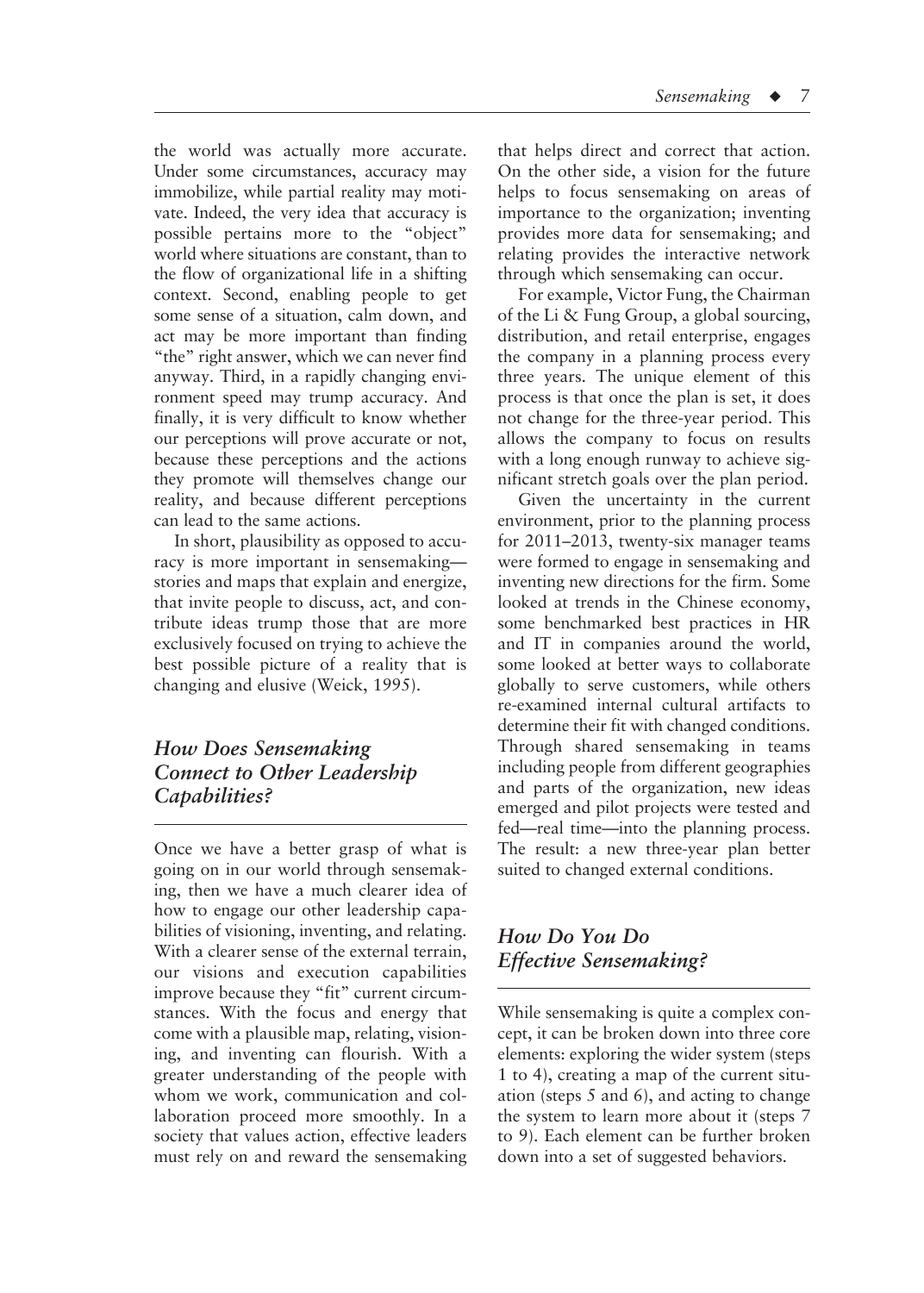# *Explore the Wider System*

This aspect of sensemaking is perhaps best captured in the words of Marcel Proust: "The real voyage of discovery consists not in seeking new landscapes but in having new eyes." The key here is to work with others to observe what is going on, to tap different data sources and collect different types of data, and to keep prior biases from interfering with your perceptions. Some helpful tips include the following:

*1. Seek out many types and sources of data. Combine financial data with trips to the shop floor, listen to employees as well as customers, and mix computer research with personal interviews.*

We learn the most about events or issues when we view them from a variety of perspectives. While each may have its own particular flaws, when the different modes of analysis reveal the same patterns, we can feel more confident as we converge on an interpretation of what is really going on (Weick, 1995).

At IDEO, a product design company, this aspect of sensemaking is a key ingredient in innovative design. One team that was redesigning a hospital emergency room put a camera on the head of a patient and left it on for ten hours to add some visual data from a key stakeholder to the other information they had. The result: ten hours of ceiling! This new perspective completely changed the mental models of the designers, who up to this point had not fully considered the patient experience. Armed with this new mindset they shifted the design to include writing on the ceiling and other spaces most visible to patients. Without the additional data, which greatly enriched the designers' understanding of what was really happening in the ER environment, the final design would have been far less effective.

*2. Involve others as you try to make sense of any situation. Your own mental* 

*model of what is going on can only get better as it is tested and modified through interaction with others.*

Sensemaking is inherently collective; it is not nearly as effective to be the lone leader at the top doing all the sensemaking by yourself. It is far better to compare your views with those of others—blending, negotiating, and integrating, until some mutually acceptable version is achieved. Soliciting and valuing divergent views and analytic perspectives, and staying open to a wide variety of inputs, results in a greater ability to create large numbers of possible responses, thus facilitating resilient action (Sutcliffe & Vogus, 2003).

In a recent sensemaking exercise, the members of a team charged with determining how much the economic downturn had affected their firm all started out with very different estimates. All of these estimates suffered from a lack of knowledge about certain parts of the business. By listening to the input of the finance, HR, engineering, and marketing groups, and discussing the very different assumptions and data sources of each group, the team eventually converged on an estimate and a cooperative response across functions.

*3. Move beyond stereotypes. Rather than oversimplifying—"Marketing people are always overestimating the demand" try to understand the nuances of each particular situation.*

"Seeing with new eyes" requires that we look at each new situation with an open mind, understanding it in all of its unique aspects. Relying on stereotypes is the opposite of this approach, attributing qualities to the situation that belong to a stereotype but are not really present in the situation itself. Our political process, for example, seems to be stalled at the moment by the inability of many politicians (and citizens) to understand and respect other points of view. Rather than see with new eyes, people rely on labels ("Democrat," "Republican,"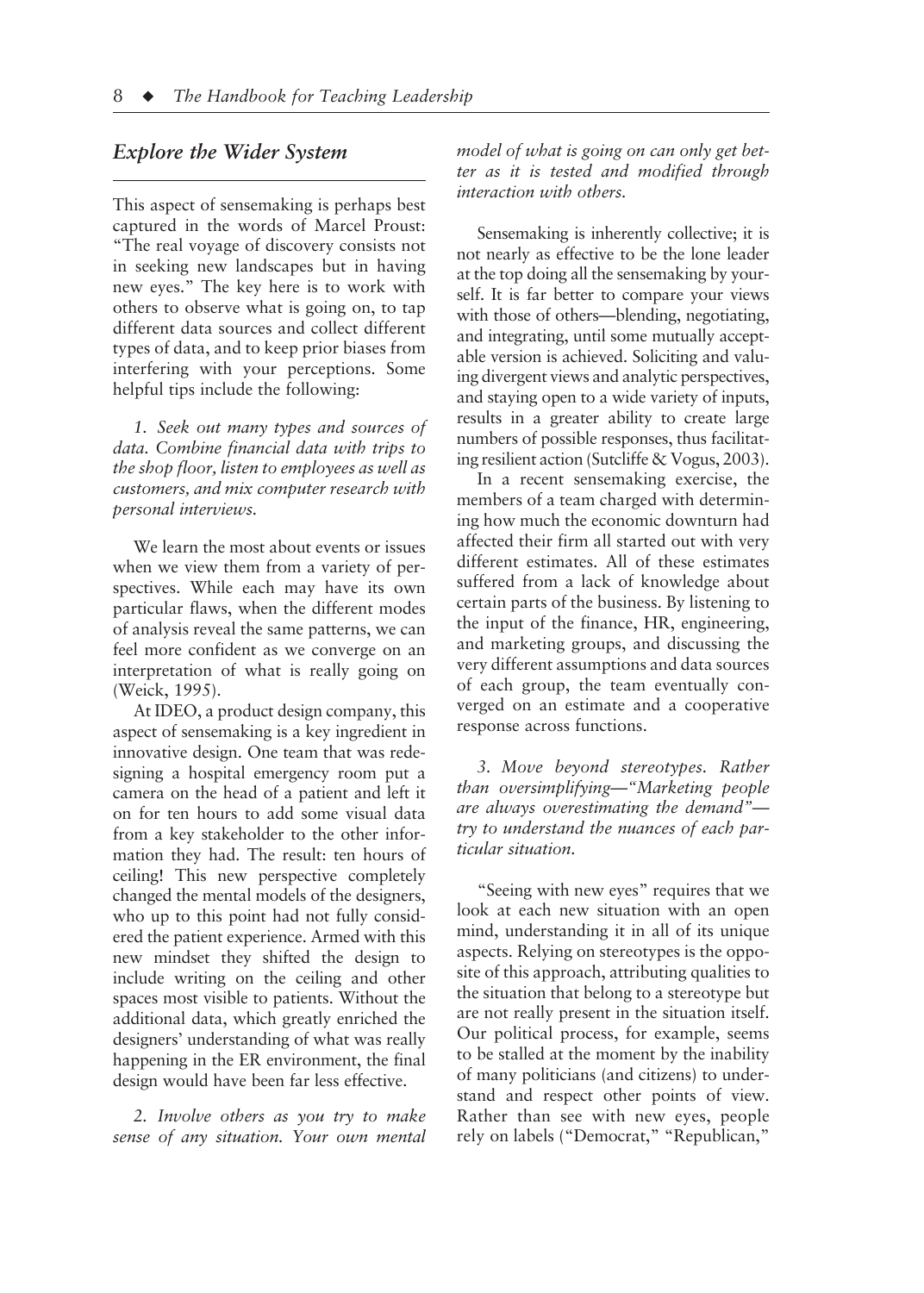"liberal," etc.) as if these stereotypes alone represent the views, policies, and solutions of all members of the other group. The result, ultimately, is an inability to come up with fresh and widely acceptable solutions to our very real problems.

*4. Be very sensitive to operations. Learn from those closest to the front line, to customers, and to new technologies. What trends do current shifts portend for the future? What's behind the trends that we see recurring in different parts of the world?*

Andy Grove, the former CEO and chair of Intel, believed in being "paranoid." By that he meant that you always have to be worried about new trends that can destroy or enhance your business, and new competitors that can win in the market. So he designed Intel to monitor many trends—to do ongoing sensemaking. This involves watching what customers are buying and where they go if they drop Intel, finding out what new research is being done at key universities, continuously tracking quality, and checking constantly that this information is accurate and up to date. Why? Because in his industry it is important to respond to changes in markets and technologies early, not when others have already captured a competitive advantage.

#### *CREATE A MAP OR STORY OF THE SITUATION*

As mentioned earlier, sensemaking can be likened to cartography. The key is to create a map/story/frame that—at least for a brief period of time—adequately represents the current situation that an organization is facing. Furthermore, it is not really useful for each person to have his or her own map; a team or organization needs to have a shared map to enable shared action.

*5. Do not simply overlay your existing framework on a new situation. The new*  *situation may be very different. Instead, let the appropriate map or framework emerge from your understanding of the situation.*

Despite telling people that they have to let a map emerge, in many subtle ways old maps reassert themselves. If you go to an interview with a set of fixed questions, those questions will frame and in some ways restrict the information you obtain. Contrast that with an open-ended question, such as "What do you think about x?" In this case you are more likely to uncover unanticipated and potentially valuable viewpoints and information.

Take, for example, the leaders of a large global company operating in China. Because they had always understood their competitors to be other large global companies, they could not understand their falling profits and loss of market share. After all, their competitors were not gaining market share, so what was happening? It was only after local operators explained that small, local, Chinese companies were exploding on the scene and taking away business that they understood. These competitors had not even been on the company's radar screen, despite having been on the scene for a number of years. The established pattern of sensemaking remained limited to the large, global players.

Or consider Costco managers who viewed their scope of responsibility to be sales, marketing, and distribution. Issues of the myriad players in the supply chain were just not part of the picture. However, as managers came to be increasingly worried about reliability of supply, this old, and in many ways limited, framework no longer seemed to work. Suddenly, as they saw for the first time their connection to all points along the supply chain, the managers found themselves concerned with the sustainability of bean-grower communities on the other side of the world. Their mental model had changed and they were better prepared to act.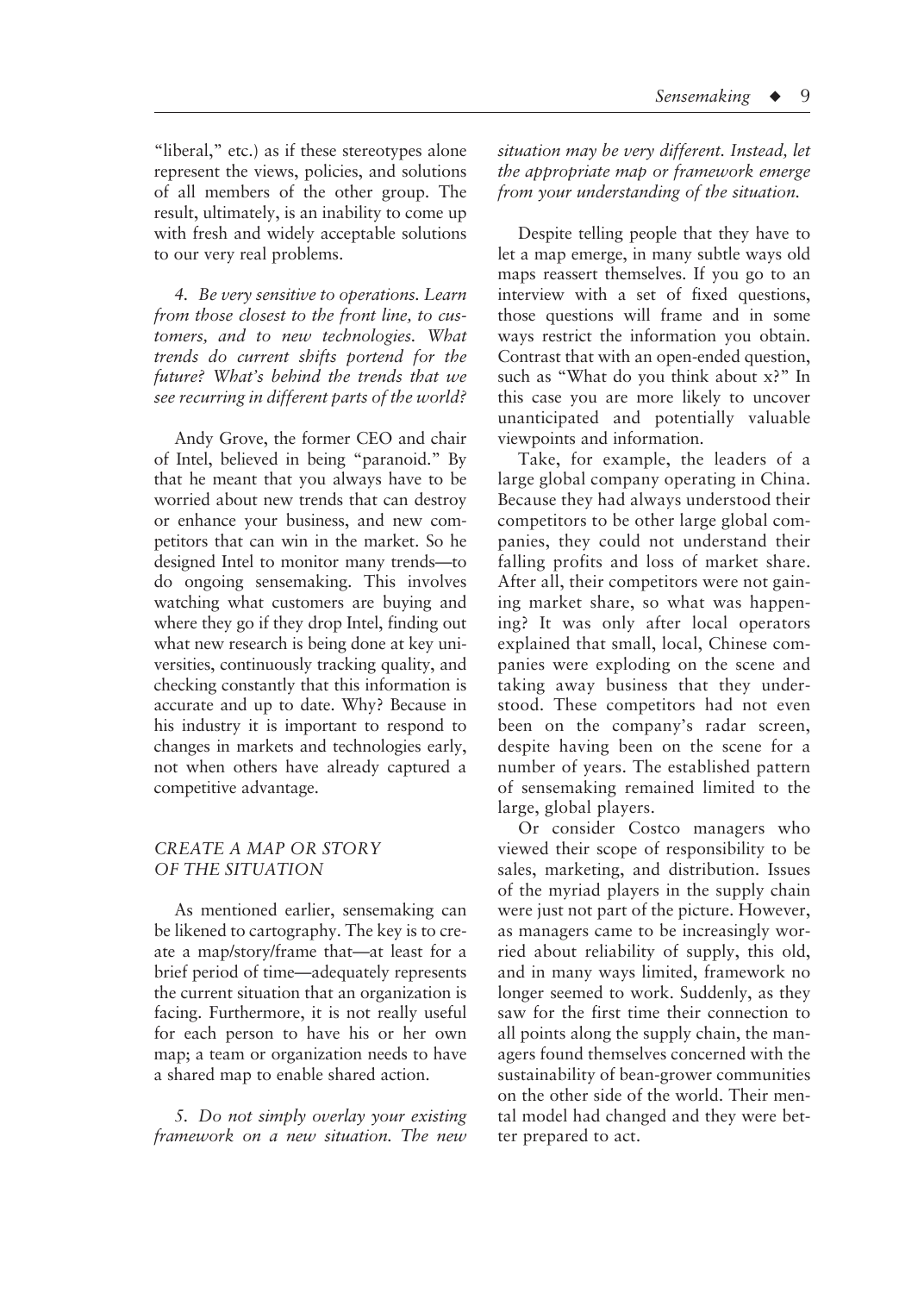*6. Put the emerging situation into a new framework to provide organizational members with order. Use images, metaphors, and stories to capture the key elements of the new situation.*

It is not always easy to move from a complex and dynamic situation to a singular image or metaphor. "To consolidate bits and pieces into a compact, sensible pattern frequently requires that one look beyond those bits and pieces to understand what they might mean" (Weick et al., 2005). Often it is necessary to move outside a system in order to see the patterns within. When John Reed, the retired chair of Citigroup, was in charge of the back office he came to categorize their operations as more of a "factory" than a "bank." This new image became a reality as he hired managers from car companies, reorganized work in assembly lines, and consequently greatly improved efficiencies.

Or consider the experience of Gandhi when he left South Africa and came to India. When asked to join the Indian Independence Movement, he refused, saying that he knew nothing about India. His mentor then suggested that he get to know India, so he spent months riding the trains from village to village. When he returned he told the Indian National Congress that they did not understand the "real India," which was not made up of lawyers and merchants in Delhi, but "700,000 villages" with millions of people that "toil each day under the hot sun." Then Gandhi courageously told the party leaders that they were not so different from their British rulers, that they needed to discard their limited maps and substitute one based on a new picture of India based on real information about the common man, not the privileged few.

Of course, there is always more than one metaphor that can capture a situation, which means that any given metaphor is likely to be contested. In Egypt, for example, the battle between government leaders and the crowds in Cairo's Independence Square involved competing metaphors: were those occupying the square traitors who should be punished or patriots fighting for freedom and democracy who should be celebrated.

#### *ACT TO CHANGE THE SYSTEM TO LEARN FROM IT*

People learn about situations by acting in them and then seeing what happens (Weick, 1985). Children often learn the rules in a family by pushing boundaries and then looking for the point at which they get reprimanded. Doctors sometimes learn what is wrong with a patient by starting a treatment and seeing how the patient responds. In short, directed action is a major tool with which we learn about situations and systems.

*7. Learn from small experiments. If you are not sure how a system is working, try something new.*

While action is a key sensemaking tool, it is often wiser to begin with—and learn from—small experiments, before broadening the action to drive change across the larger system. Sensemaking involves "acting thinkingly," which means that people "simultaneously" interpret their knowledge with trusted frameworks, yet "mistrust those frameworks by testing new frameworks and new interpretations. . . . " Or, put another way, "[A]daptive sensemaking both honors and rejects the past" (Weick et al., 2005, p. 412).

Several companies we work with at the MIT Leadership Center have had business models in which they sell products, services, or technology to organizations that then brand and sell them to the ultimate customer. In many cases, the companies eventually decided that they could make the finished products or services themselves and sell them at much higher margins. But this new business model would put the companies in direct competition with their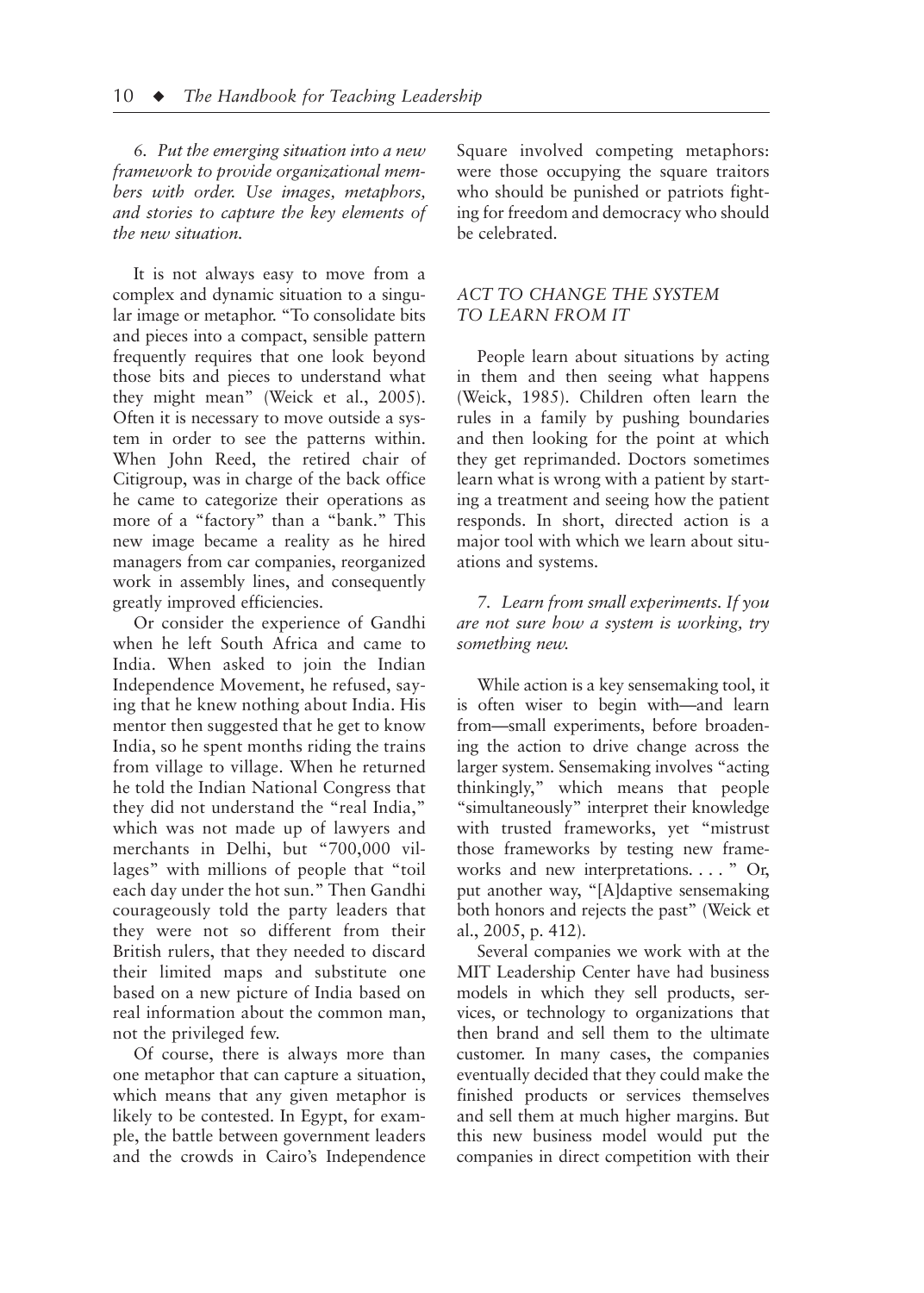own customers—a risky move and a whole new way of acting in the marketplace. The solution: small experiments. Try the new approach in one product domain, see what happens, determine what works and what doesn't work, and then expand to other product domains, operating with a much greater sense of what it actually means to work under this new business model.

*8. People create their own environments and are then constrained by them. Be aware and realize the impact of your own behavior in creating the environment in which you are working.*

Sensemaking involves not only trying out new things but also trying to understand your impact on a system as you try to change it. In one organization, for example, the leaders launched a new initiative to encourage lower-level employees to offer suggestions and ideas for new ways of working. They toured the plants, held meetings, and approached employees in informal settings. However, these actions were read differently by the employees. One employee, for example, explained that when a meeting is held in a conference room with arranged seating, the formal atmosphere prevents people from speaking up. Others explained that an apparently informal conversation with a leader is viewed as a "test," not a true inquiry. In other words, the leaders' attempts to listen to the voice of the employee were seen by the employees through an "authority-ranking social frame," and hence they did not have the desired effect (Detert & Treviño, 2010). For their part, the leaders in this example did not really examine the impact of their new role as "empowering leaders," and did not do the necessary sensemaking to understand how employees really felt. Hence a well-intentioned attempt at empowerment actually increased the sense of centralized control, with neither party realizing how their conditioned thinking impacted the system and inhibited change.

The ideas outlined above can help a leader improve his or her sensemaking

skills, but leaders should never forget that sensemaking is not a one-and-done activity. Operating in a complex and uncertain world means needing to course-correct quickly when (not if) things go wrong. This means that you have to detect, contain, and bounce back from errors. You need to improvise solutions to problems as they appear rather than letting them escalate and get out of hand. Thus, sensemaking in a new situation can help you understand and act in that situation, but rapid sensemaking is also needed when your actions do not have the predicted consequences or when what you thought was coming around the corner is not there at all. Systems that are better able to deal with these surprises do not get bogged down in finding blame or wishful thinking about what might have been. Instead they work to restore, invent, improvise, and recover in creative ways (Sutcliffe & Vogus, 2003).

# *What Gets in the Way of Effective Sensemaking?*

If sensemaking is such an important leadership capability in a world of complexity, uncertainty, and continuous change, then why is it that we stumble at doing it at all, much less doing it well? Part of the answer lies in the fact that sensemaking may be most needed when we feel under threat or crisis, and the very mechanisms that get engaged to deal with fear are the ones that can hamper sensemaking. Thus far this chapter has emphasized that sensemaking involves exploring our changing world through multiple kinds and sources of data, selecting new frameworks and new interpretations to form new maps and mental models that offer plausible explanations of the changes going on, then acting with resilience, verifying and updating our maps as needed to better our understanding and achieve more desirable outcomes. Yet if sensemaking is most often needed when our understanding of the world seems inadequate and we are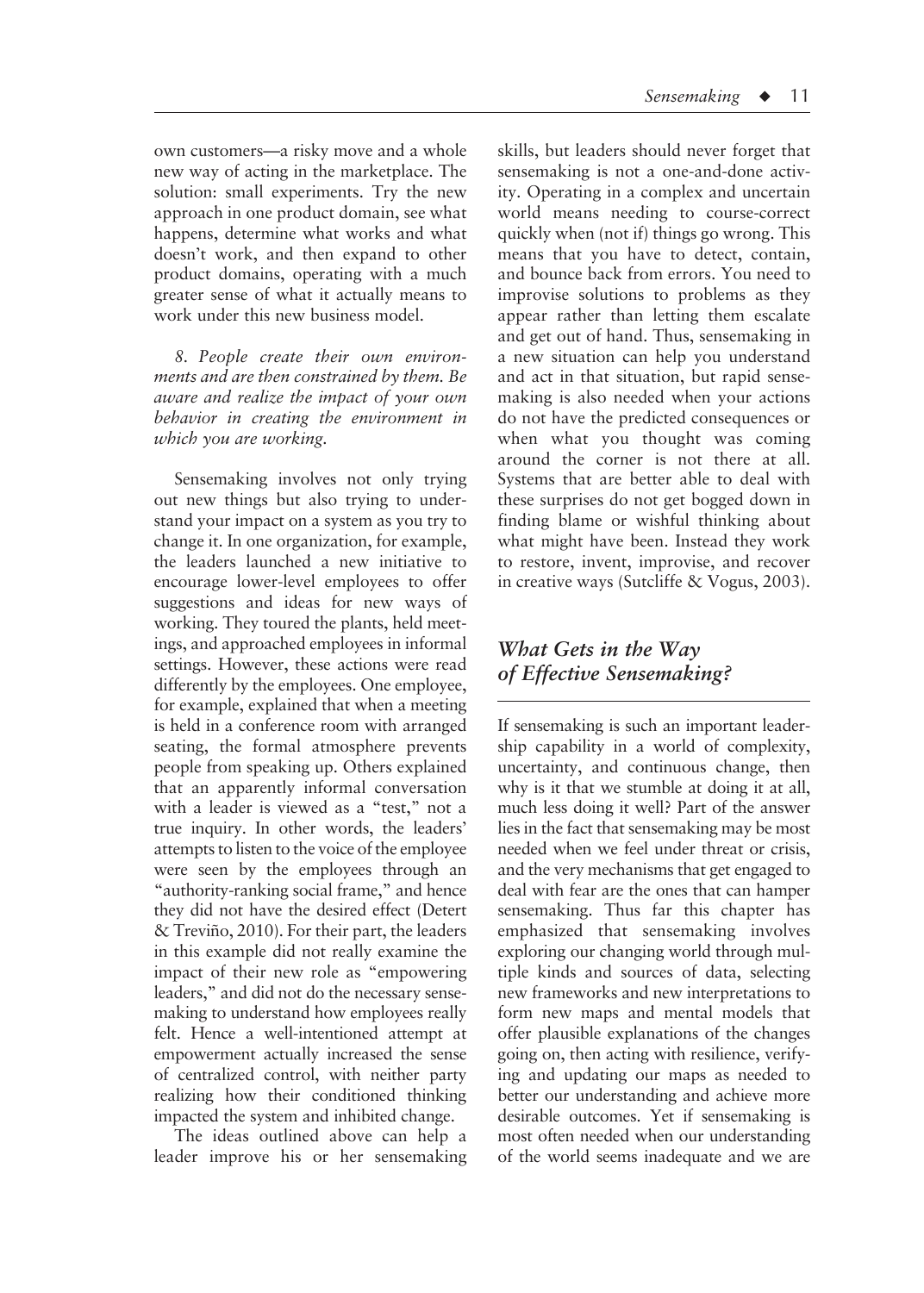surprised by events, then such times are also moments of threat and fear that may reinforce existing maps and mental models, increase our reliance on old information, and inhibit action. Threat and fear are associated with rigidity, a need for direction, and erratic behavior—which work against effective sensemaking.

#### *RIGIDITY*

Ever since the classic article by Staw, Sandelands, and Dutton (1981) it has been shown that threat and fear lead to rigidity. Thus, in individuals, teams, and organizations, threat often results in the consideration of fewer external cues and a reliance on tried and true modes of operating. As a result, threat is often more associated with inertia, protection of the status quo, and sometimes even inaction—the deer in the headlights syndrome. Threat is seen as the time to batten down the hatches, keep outsiders away, and get back to business as usual. Yet, threat conditions are when high levels of sensemaking and change are most needed. Thus, leaders at all levels within an organization need to fight against this rigidity in order to enable active sensemaking and inventing.

The evidence is clear: Companies that make changes during economic downturns, that offer new products and services for a new set of circumstances, and that prepare for the moment when things will change in a more positive direction are the ones that not only survive but prosper. For example, right now many companies are coming out with less expensive versions of products in the United States and looking to move more of their sales to countries such as China, India, and Brazil where economies are still growing at high rates. But seeing what changes are actually taking place and knowing which actions will be most useful requires sensemaking and an ability to push against the rigidity that comes with threat.

#### *DEPENDENCE ON DIRECTION*

Threat and fear also can result in constriction of control and a felt need for direction (Meindl, Ehrlich, & Dukerich, 1985; Staw, Sandelands, & Dutton, 1981). In the face of uncertainty, people look to others to show them the way. When people are afraid, they look for direction and reassurance. In such instances leaders do need to be reassuring, to communicate what they know and what they don't know, and to show care and concern. They also need to indicate how they plan to move ahead and mobilize for the new times ahead. However, the last thing that leaders should do is to treat their employees like children, dependent upon the one leader—even if there is a pull to do so.

People need to be treated as capable adults. If sensemaking is inherently social, and if more and different kinds of data are important, especially from the front lines during times of threat, then leaders at the top of the organization need to encourage others further down in the organization to assist in ongoing sensemaking. For example, at Best Buy it wasn't top management, but a young marketing manager, who began to see what a lack of communication was doing to relationships with employees. She decided to use social media technologies to get employees (there are 160,000) to participate in polls, brainstorm new ideas, and attend town-hall meetings with management. The result was a greater level of dialogue, more new ideas for increased sales, and a 32 percent drop in turnover (Tucker, 2010).

### *ERRATIC BEHAVIOR*

Threat and fear can also result in erratic behavior as leaders try one solution and then another in a frantic search for something that works. However, such dramatic shifts in behavior make it very difficult to engage in effective sensemaking. In order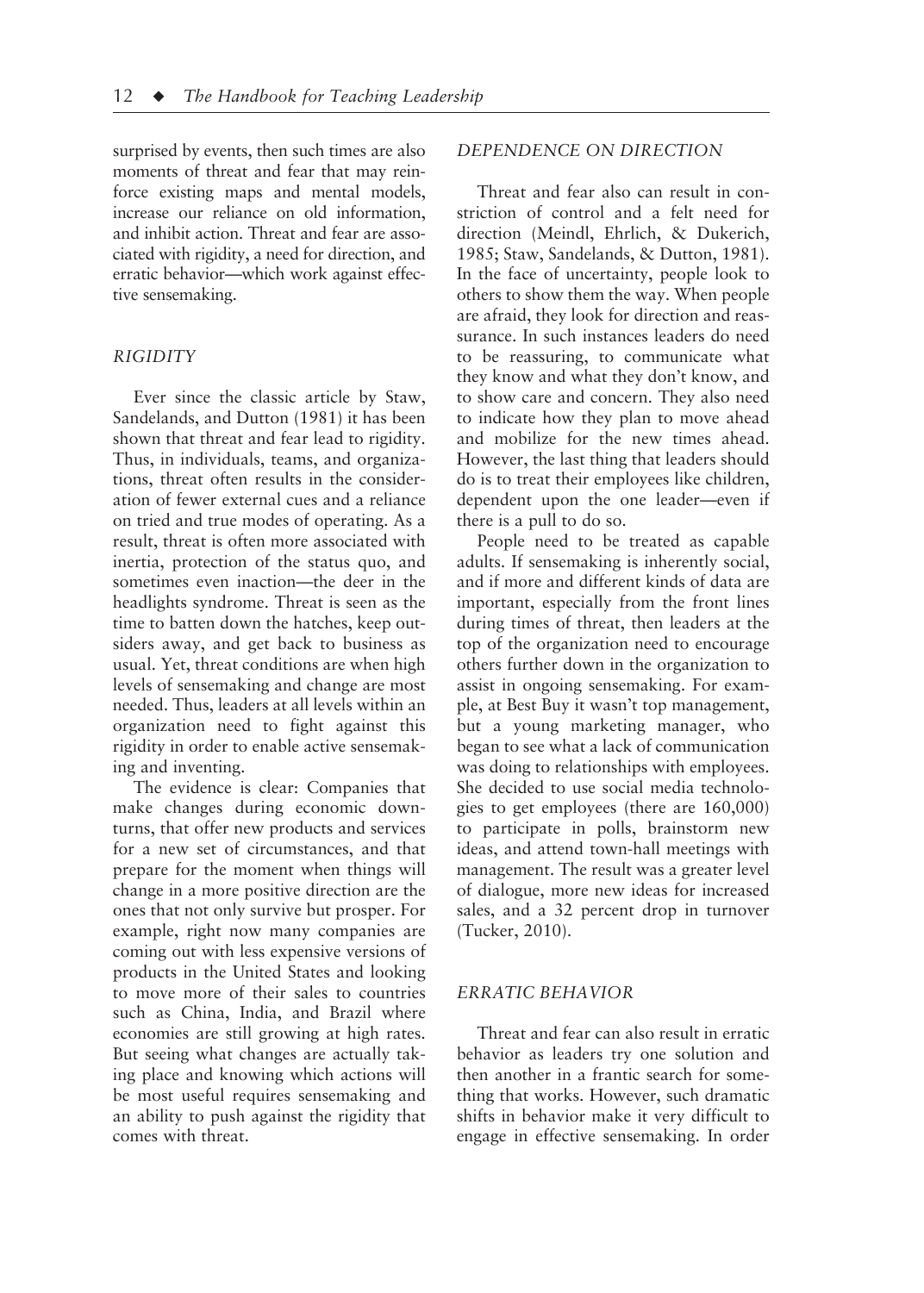to assess if action in a new environment is working, you need to have time to determine the outcomes of your actions and to examine key feedback loops as multiple factors play out over time.

In medical crisis simulations new interns attempted to diagnose patients with symptoms that did not conform easily to clearcut diseases. Some displayed rigidity responses, leaping to the most likely diagnosis and ignoring signals that the diagnosis was incorrect. Others engaged in erratic behavior, trying new treatments but never holding to them long enough to determine if they were working. The most successful doctors engaged in effective sensemaking by paying attention to the cues that a treatment was not working and then trying the next one long enough to determine if it might work (Rudolph, Morrison, & Carroll, 2009). Thus, leaders need to help themselves and others to act and limit the effects of rigidity and dependency, while avoiding erratic action where learning is minimized.

Of course it is not only threat and fear that inhibit effective sensemaking. In a globally competitive environment our reward structures are geared toward rewarding immediate action and hence we may be signaling that sensemaking is not a valued activity. Also, while the leadership literature and leadership training tend to concentrate on interpersonal skills, negotiating, visioning, execution, decision-making, charisma, and collaboration, sensemaking is seldom seen on the list. If organizations want to see more effective sensemaking then they will have to create the kinds of practices, structures, vocabulary, and rewards that encourage it.

## *TEACHING SENSEMAKING AS A LEADERSHIP CAPABILITY*

Any program or class that includes sensemaking as a leadership capability should use multiple teaching modes to bring this complex concept to life and create capacity in this domain. Combining theory, role models, action learning, feedback, and class assignments can result in a rich curriculum that students will enjoy. At MIT, we teach sensemaking as one of four leadership capabilities so that students can see how it is intricately interwoven with creating connections, building a vision, and implementing change.

We have also found that providing a safe environment for students to learn about leadership theory, get feedback on their capabilities, practice new skills, reflect, and plan is best done outside the framework of regular classes. With this in mind, we believe that a workshop format—one to three full days—works best. If this format is not possible, we have taught this sequence in threehour blocks once a week.

#### *THEORY*

Since students seldom have an existing knowledge base on sensemaking, some theoretical introduction is necessary. While there are a number of excellent books on the subject (see the reference list at the end of the chapter) we find it more productive to provide short lectures on sensemaking coupled with some of the other learning modes. Lectures often follow the format of this chapter: They start with a brief discussion of the core concepts, describe the role of sensemaking in today's world, then provide an overview of what makes for effective sensemaking and what gets in the way.

To give concepts more meaning, we ask our students to think of an instance when they had to engage in active sensemaking starting a new job, moving to a new city, or trying to do economic forecasts in a recessionary environment. Students also meet in groups to discuss leaders they have seen who do sensemaking well or poorly, and probe for what these leaders actually did in their sensemaking. They can then apply the concepts to their own experiences.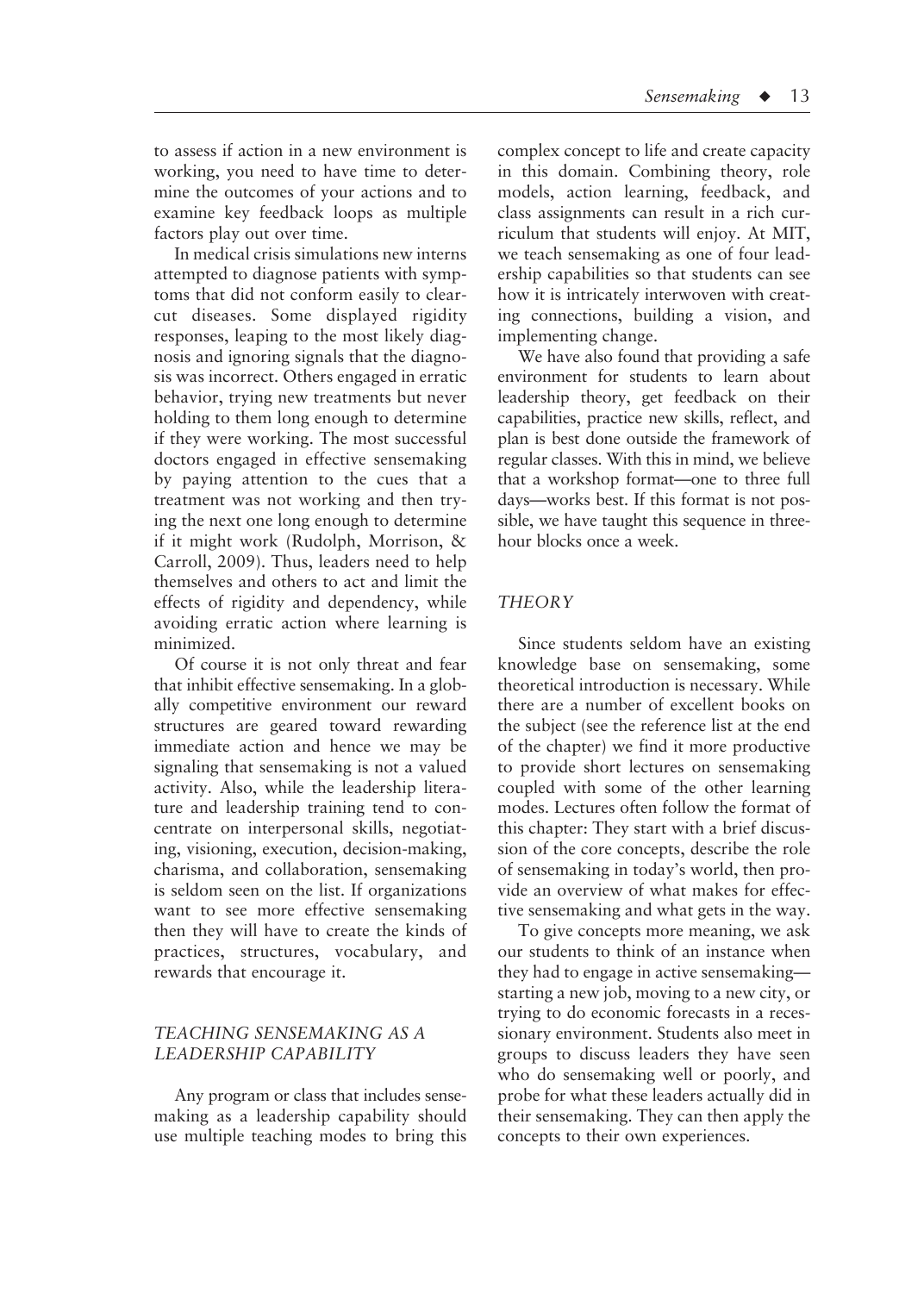#### *ROLE MODELS*

One of the most effective ways to learn about sensemaking is either to listen to current leaders talk about their own sensemaking activities, or watch videos of leaders in action and analyze their sensemaking activities. In either case, students should be encouraged to push for specifics: How did the leader know that sensemaking was needed? What types of data did he or she collect? Who else was engaged? What forms did exploration and mapping take? What experiments were run?

In terms of media as opposed to "live" presentations, commercial films sometimes provide excellent examples of sensemaking and other leadership capabilities. In the movie *Gandhi,* for example, Gandhi must engage in sensemaking when he goes to South Africa and has to try to understand a new culture, when he goes to India and must prepare for the fight for independence, and when he must strategize about how to deal with setbacks to his goals for the country. Whether traversing India on the roof of a train, talking to people of all walks of life, figuring out not only conditions within India but the aspirations and weaknesses of the British colonial rulers, Gandhi's sensemaking is constant and critical to his relating, visioning, and inventing.

The movie *Apollo 13* has a wonderful sensemaking sequence as both the astronauts and mission control try to make sense of what has gone wrong with the mission when it is rocked by explosives. Pitting old mental models—you can't have such a failure, it must be instrument error against incoming data—alarms going off, the rocket shaking, gas leaking—the film shows the difficulties of effective sensemaking during a crisis. A more recent film, *Social Network,* provides an outstanding picture of ongoing sensemaking by the various players in the unfolding drama of the Facebook phenomenon.

In the absence of guest speakers or videos, current news stories can be analyzed.

Examining the sensemaking of President Obama as new crises emerge, or the Secretary of the Treasury during the economic crisis, or the marketing group of a global company as they see China, India, and Brazil emerging as economic powerhouses can all help students understand the concept.

#### *ACTION LEARNING*

While it is valuable to analyze the sensemaking of others, the best way to learn sensemaking is to actually do it. One way to accomplish this is by having students pretend they are about to take over another person's job. The students can each put together a plan for sensemaking about the job and then compare their plans to those of others, discuss the differences, and combine approaches to improve their sensemaking approach. They can then interview the person to test how their approach worked.

Students might also do the sensemaking necessary to decide if a particular venture capital company should buy a new start-up and then ask a member of the company to comment about how his sensemaking differed from theirs.

Sensemaking, however, is done best in the context of real world projects, and at the team level where the social aspect of sensemaking becomes apparent. In some of our projects we challenge students to come up with a consulting plan or design a new product. The students are formed into x-teams (Ancona & Bresman, 2007)—externally oriented teams that must build connections outside of the team as well as inside—and asked to first explore their environment. They investigate their own capabilities; the organizational terrain; the organizational strategy; potential allies and adversaries; customers and competitors; and current trends that might affect their success. They interview each stakeholder in the project and try to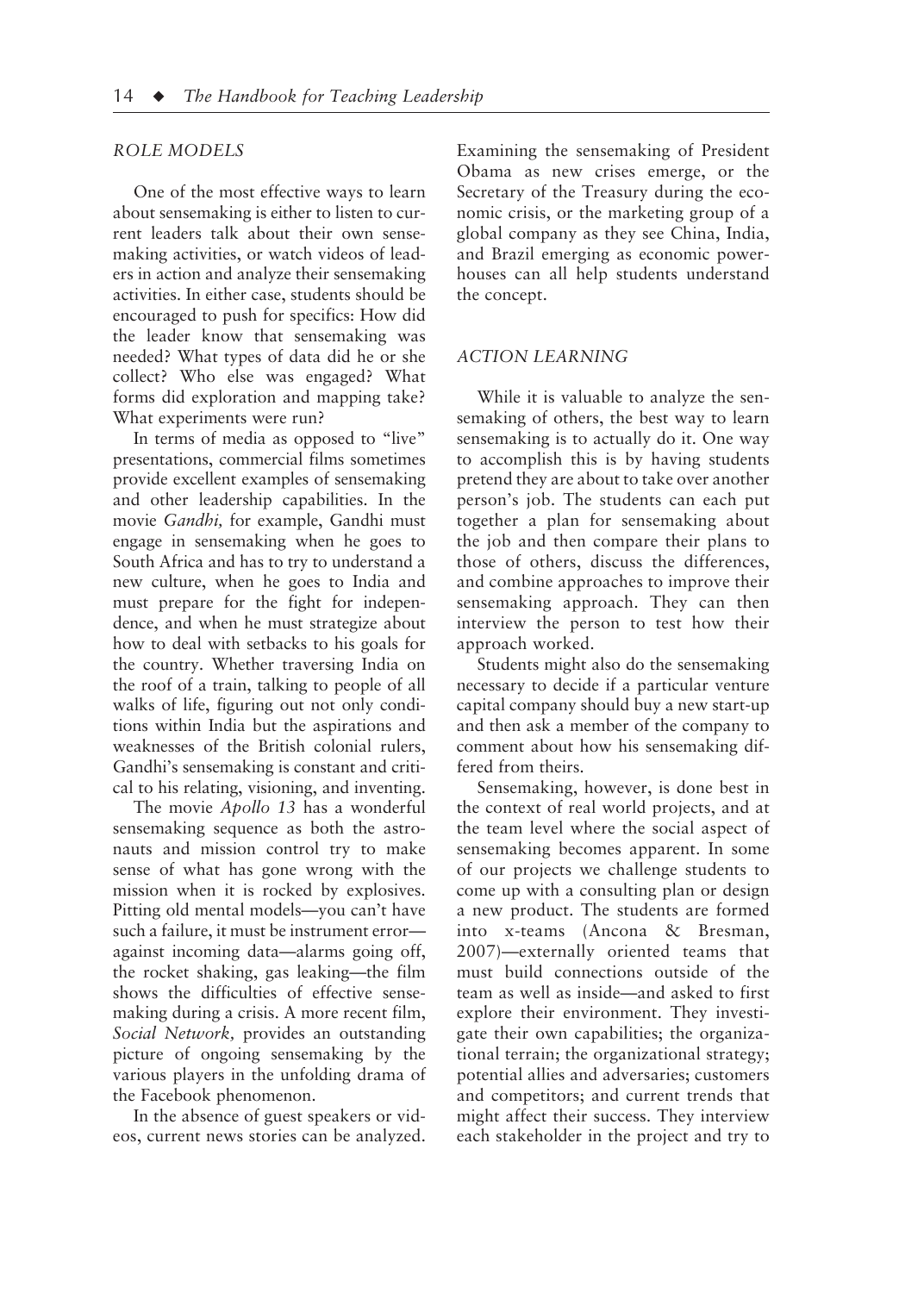understand expectations for the team and its product, desired outcomes, and his or her view of the situation. After this exploration phase, they create a map of what they have discovered and begin to act to assess if the map is plausible. As they go through this process, team members are asked to keep track of their initial assumptions and whether those assumptions are confirmed or negated. Workbooks are used to guide these activities. Finally, they move into actually doing the project. Such projects result in students having a real appreciation as to how they might incorporate sensemaking into their own leadership toolbox.

#### *FEEDBACK*

Many of our students participate in our 360-degree feedback process using the 4-CAP leadership framework. The sensemaking segment asks raters from the students' former employers to evaluate the student on *exploring the wider system,* e.g., uses a broad array of types of data and analytic lenses; *mapping,* e.g., is able to consolidate bits and pieces into a coherent whole; and *acting in the system,* e.g., tries small experiments to determine if they understand the organization. Students get feedback on how their sensemaking was viewed by managers, peers, subordinates, and possibly other outside groups such as customers and suppliers. After examining the feedback, students are coached on what the data might mean and they are asked to put together an action plan on how they can continue to hone their skills and improve on their weaknesses. In addition, their sensemaking capabilities are compared to the other capabilities to determine its relative strength in the student's repertoire of skills and behaviors. Through this external assessment and self-evaluation and planning, students develop a better sense of who they are as leaders and how they can move forward in their leadership development.

#### *ASSIGNMENTS*

Another assignment that helps students learn about sensemaking is to have them consolidate everything they have learned into a "leadership change manual." The goal is to create a pragmatic tool for carrying out organizational change—a tool that must include a section on sensemaking. An example of a student change manual can be found in Figure 1.1.

Another assignment asks students to describe their "leadership signatures" or their unique way of leading. One section of this assignment is focused on how students actually engage in sensemaking—for example, Are they over-reliant on computer search and not so good at face-to-face communication? Are they good at analysis but not so good at action?—and includes a section on how to hone strengths and improve on weaknesses.

By linking theory, role models, action learning, feedback, and assignments in class, students can and do improve their ability to carry out effective sensemaking.

# *Conclusion*

In a world that is growing "smaller" but ever more complex, where unpredictable events and shifting political, economic, environmental, and social conditions challenge us at every turn, we all need to make better sense of what is going on. We should all explore the wider system, create maps that are plausible representations of what is happening, and act in the system to improve our understanding of reality. We will never capture it all, and never know how close we are. The best we can do is to make sensemaking a core individual, team, and organizational capability so that we can break through our fears of the unknown and lead in the face of complexity and uncertainty.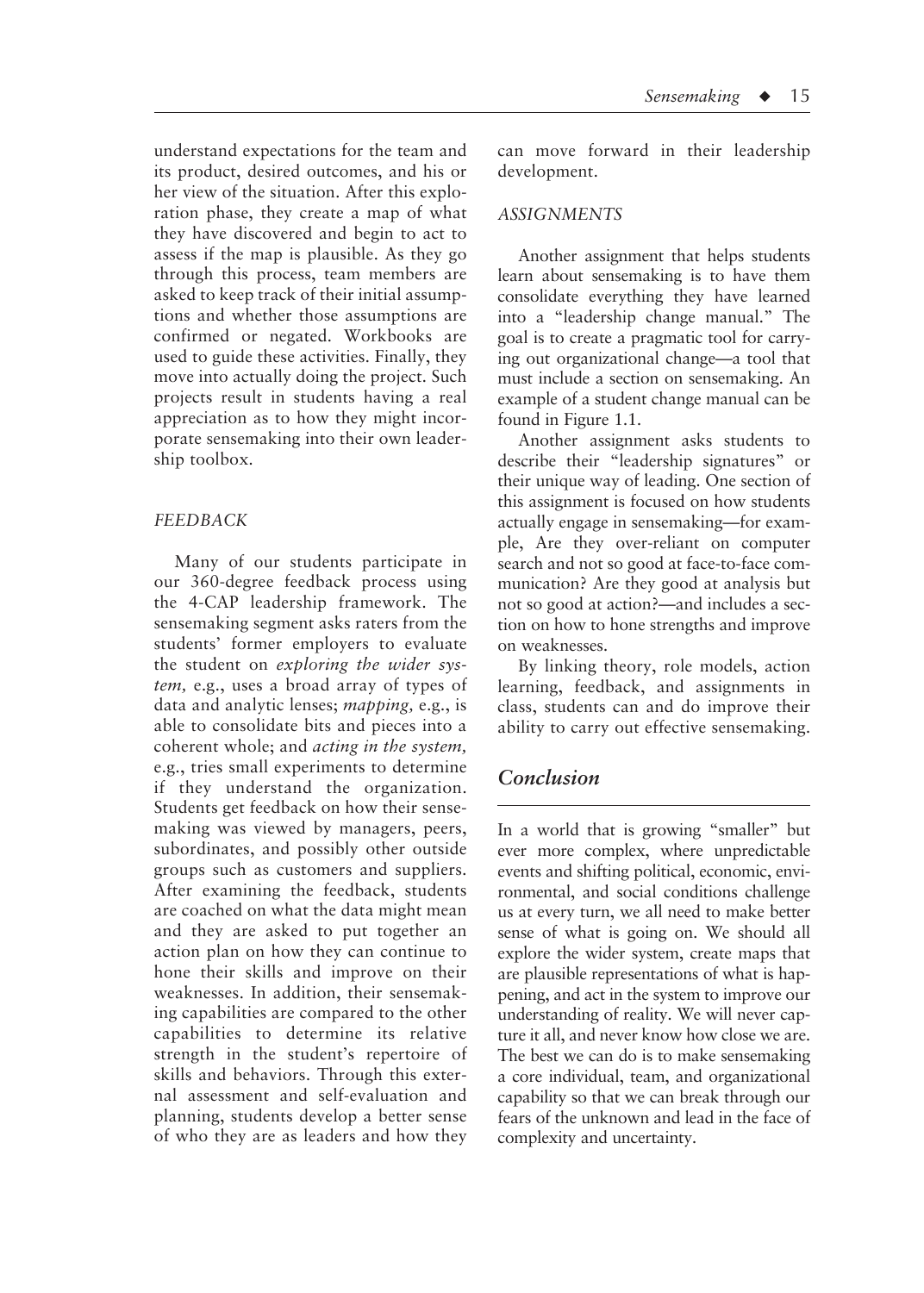#### **Figure 1.1** Example of a Student Change Model



#### **Pursue opinions that differ from your own**

**2**

opportunity to build rapport with employees.

Leaders must keep an open mind when building a sensemaking map. An important part of this is to quickly identify your own mental models and assumptions and realize how these may bias your approach to data collection. Questioning these underlying assumptions is also critical to ensuring that cognitive biases do not interfere with your sensemaking process. Leaders should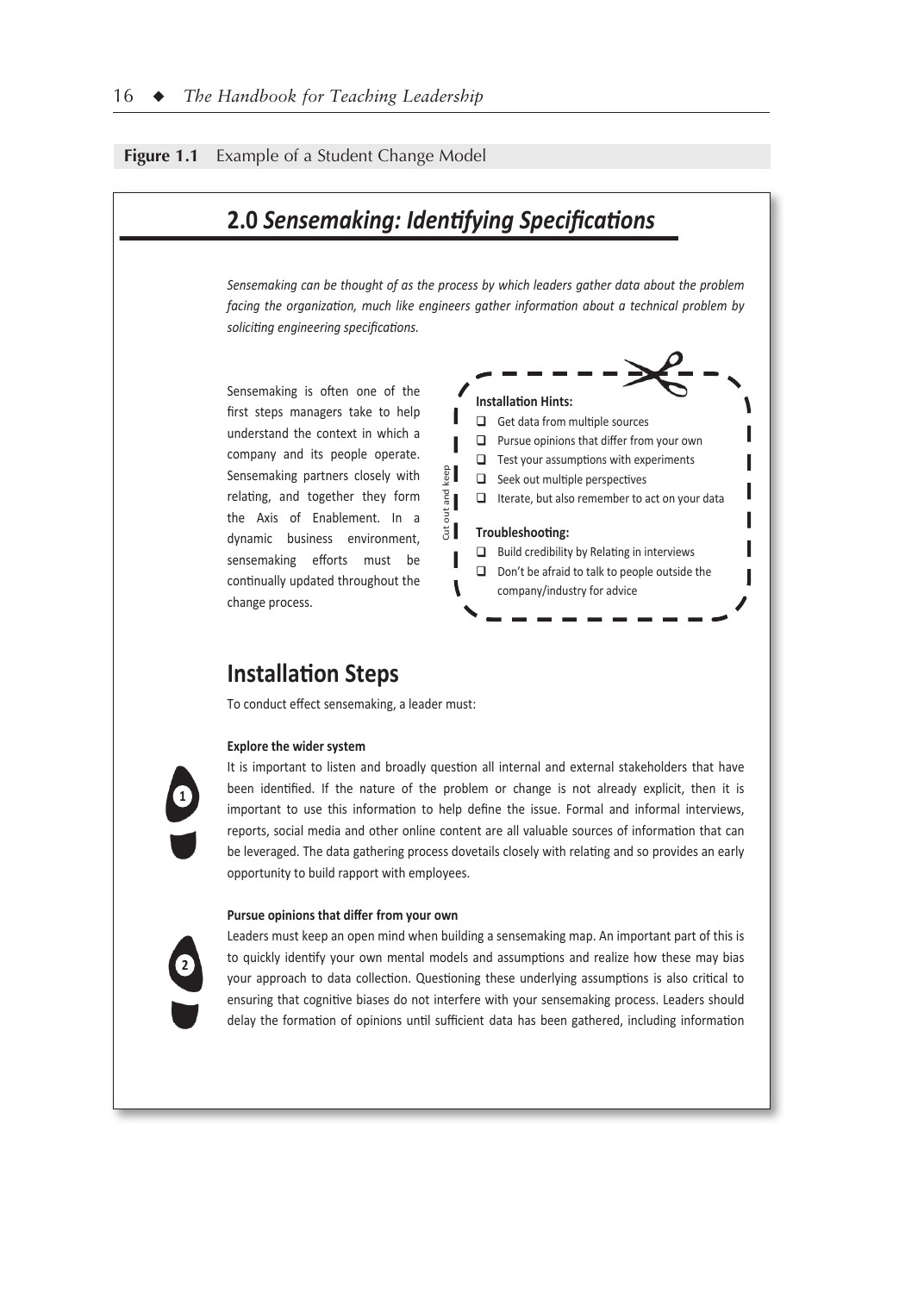from those that may disagree with his/her perspective. Never be afraid to ask, "What am I missing here?"

#### **Test your assumptions**

Sensemaking is an iterative process and because of this, leaders will need to evaluate their progress periodically to see if they are headed in the right direction. This is especially important when confronted with adaptive, rather than technical changes, as the nature of the solution may need to change over time as the environment changes. Once enough balanced data is gathered to form an initial hypothesis, leaders should 'learn by doing' through low-risk experiments to test their understanding and add the data gathered from these trials to their sensemaking map.

#### **Adopt multiple perspectives**

Try to see the issues from multiple perspectives. If a leader has reached his/her conclusions independently and the conclusions seem 'too easy' then the leader's ideas may simply be reiterating organizational stereotypes. Leaders should make use of teams and committees of key stakeholders comprising those with power, those in opposition to the change, and also those without authority (but who will be affected), to ensure their initiatives incorporate multiple perspectives. Viewing the issues from only one or two perspectives is unlikely to capture enough information for complex changes.

#### **Iterate and Act**



**3** 

**4** 

Sensemaking is an ongoing process that extends beyond just initial data gathering and implementation, but also captures feedback on the change's success after completion. As more data is obtained, a leader must update his/her map of the organization or issue and the leader's vision or invented options also refined. However, it is important for a leader not to be paralyzed by masses of data such that no action or progress is made and the initiative stalls. Therefore, once sufficient balanced information is gathered it will be time to take action and secure those early victories to help the change process gain momentum.

# **Troubleshooting Tips**

The sensemaking process can be daunting as data becomes overwhelming and initially unknown gaps in understanding are illuminated. Leaders should keep in mind the following tips to facilitate the sensemaking process.

#### **Build credibility**

If a leader is brought in to turn around a new group or section, then there is a strong chance that any past credibility they have built up, may not travel directly with them to the new group. However, the sensemaking process provides an excellent opportunity to establish rapport, find out about employees' concerns, and also to explain and advocate the purpose of the change. Listening to employees, showing empathy and understanding, and demonstrating that their views have been heard and incorporated can help enormously. Noting down salient points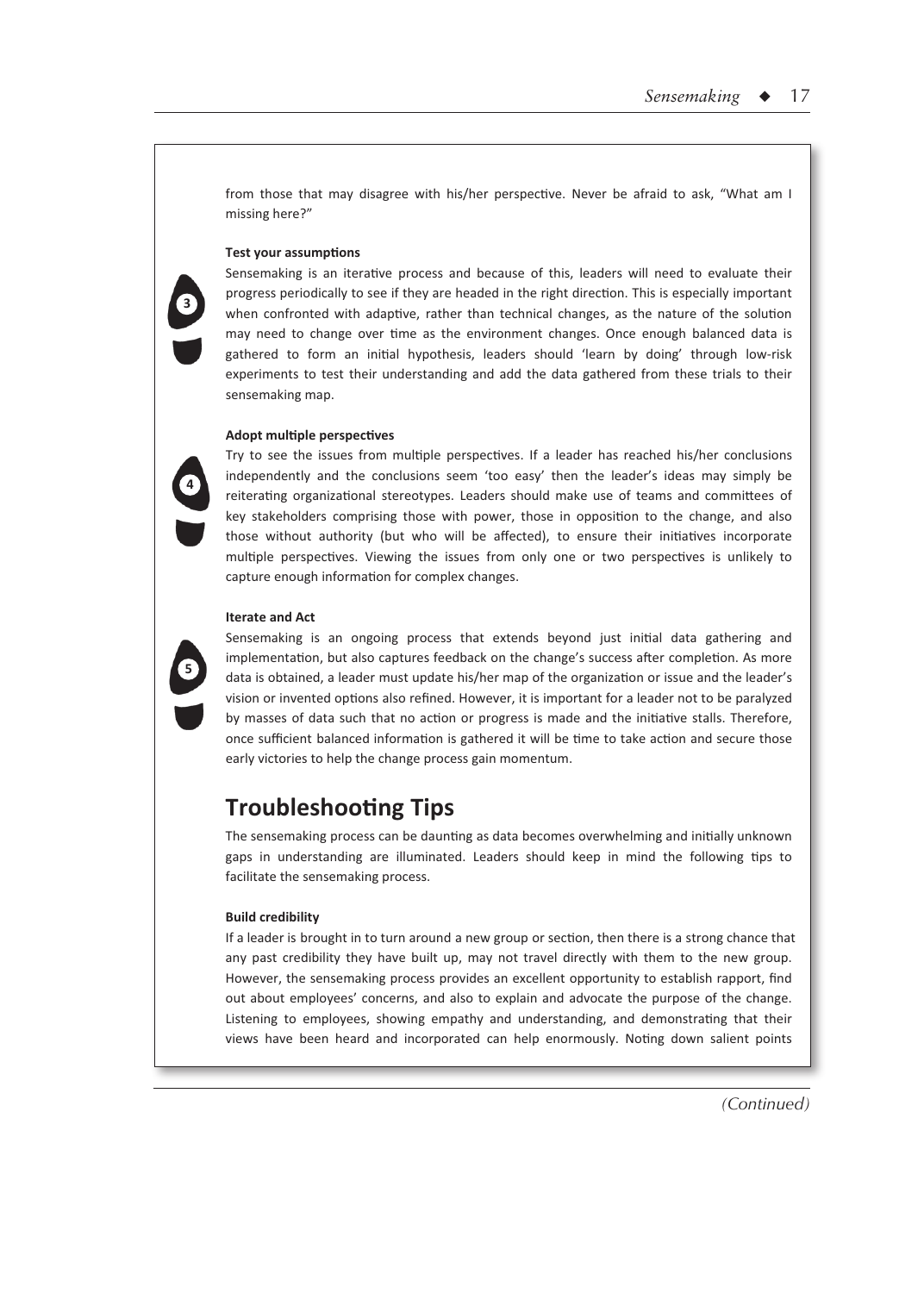#### **Figure 1.1** (Continued)

during interviews can not only help leaders to recall facts later, but also demonstrate their commitment to listening. Through the sensemaking and relating processes, leaders can often build credibility by demonstrating trustworthiness, competence, and dynamism.

#### **Identify who to talk to**

Leaders should try to map out likely stakeholders and include a balance of those that may support, oppose or be indifferent to the change initiative. During these initial interviews seek recommendations from each of these people regarding whom to talk to next. However, leaders should be aware that these referrals may be designed to reinforce the stakeholder's own positions. If possible, leaders should talk to others that have been in similar situations, perhaps outside of their companies and ask experts what sources of information they found most valuable.

#### **Real World Example: Chuck Vest's Leadership as President of MIT**

When Charles Vest was appointed as President of MIT he inherited a complex organization that required considerable sensemaking to navigate. One particular organizational change he implemented centered on ensuring gender equally at MIT. While a committee of female faculty members highlighted the need for change, Mr. Vest set about conducting hundreds of interviews, often by referral, to help build his map of the institution. When he heard that women were discriminated against within the faculties he reviewed the data and addressed the problem in a "just do it" fashion that helped him secure an early and meaningful victory to build upon.

## *References*

- Ancona, D., & Bresman, H. (2007). *X-Teams: How to build teams that lead, innovate and succeed.* Boston, MA: Harvard Business School Press.
- Ancona, D., Malone, T., Orklikowski, W., & Senge, P. (2007). In praise of the incomplete leader. *Harvard Business Review,* 85(2), 92–100.
- Arthur, W. B. (1996). Increasing returns and the new world of business. *Harvard Business Review, 74(4),* 100–109.
- Chia, R. (2000). Discourse analysis as organizational analysis. *Organization, 7(3),* 513–518.
- Detert, J. R., & Treviño, L. K. (2010). Speaking up to higher ups: How supervisors and skip-level leaders influence employee voice. *Organization Science, 21,* 249–270.
- Fryer, B., & Stewart, T. A. (2008). Cisco sees the future: An interview with John Chambers. *Harvard Business Review, 86(11),* 72–79.
- Heifetz, R., Grashow, A., & Linsky, M. (2009). *The practice of adaptive leadership: Tools and tactics for changing your organization.* Boston: MA: Harvard Business Press.
- Holub, M. (1977). Brief thoughts on maps. *Times Literary Supplement,* 4 February, p. 118.
- Jaworski, J., & Scharmer, C. O. (2000). Leadership in the new economy: Sensing and actualizing emerging futures (Working paper). Cambridge, MA: Society for Organizational Learning and Generon.
- Meindl, J. R., Ehrlich, S. B., & Dukerich, J. M. (1985). The romance of leadership. *Administrative Science Quarterly, 30,* 78–102.
- Rudolph, J. W., Morrison, J. B., & Carroll, J. S. (2009). The dynamics of action-oriented